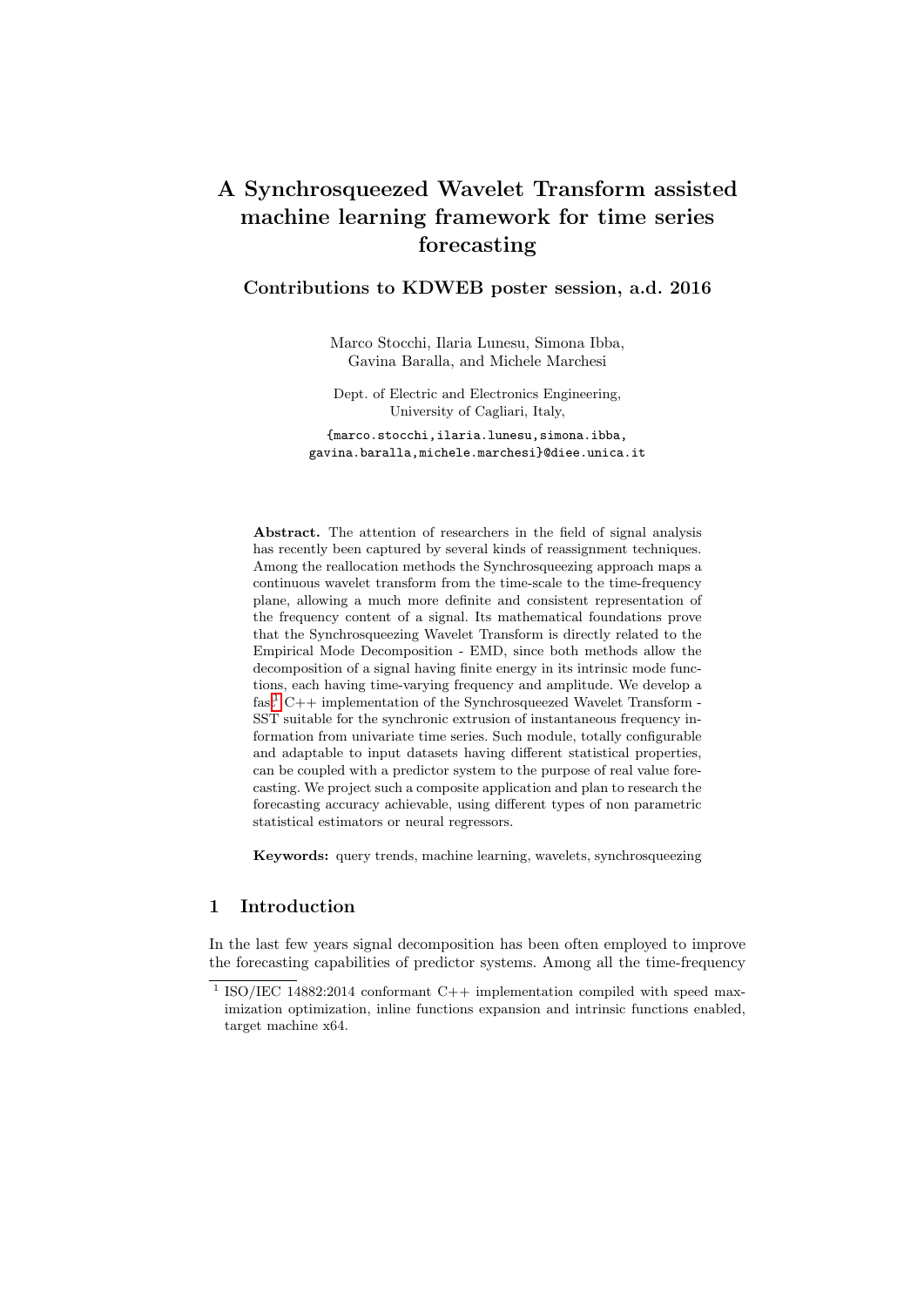analysis models suitable to be applied to univariate data series, one of the most simple yet effective method is the Empirical Mode Decomposition, researched in the late 90s by Huang et al. [\[2\]](#page-3-0).

EMD is an empirical method, based on a sifting procedure aimed to identificate a signal's components, each of them featured by both amplitude and phase modulation. Sometimes it is compared to other analysis methods, such as Fourier Transforms or Wavelet decomposition. This approach is suitable to study signals which exhibits non-linearities and non-stationarity properties. The procedure allows signal decomposition in completely and closely orthogonal basis which may be expressed as the sum of the components of the form  $A(t)cos(\phi(t))$ , plus a residual series. Such decomposition can be considered as a generalized Fourier series, in which the components phases and amplitudes are not constrained to be constant. Interest in such approach motivated Wu and Huang [\[3\]](#page-3-1) in further research innovations, that brought them to formulate the Ensemble EMD (EEMD), in which the fixed number of intrinsic mode functions - IMFs of a series are found after having perturbated the signal with gaussian noise; the result is an improved IMF identification at a slightly higher computational cost. The interest and absolute generalized utility of EMD and EEMD intrigued researchers to explore the possible mathematical foundations involved in the aforesaid empirical approaches.

In recent years, Daubechies et al. [\[1\]](#page-3-2) developed a new method called Synchrosqueezed Wavelet Transform, (SST), with the same objective of EMD, but providing a solid mathematical basis. They started from the theory of the Continuous Wavelet Transform, (CWT), adding a procedure that reassigns the signal energy in the frequency domain. We believe that the use of SST method, used as a pre-processing signal module, could greatly enhance the forecasting accuracy of a predictor. Signal decomposition allows to extract some extra information which can be used in the machine learning field. This is the main technical argument of the present paper and it will be described in the next sections.

The authors are planning to develop and develop a prediction system suitable for the analysis of streaming datasets such as the search engine query trends. We develop a fast  $C_{++}$  implementation of the Synchrosqueezing Wavelet Transform (see footnote 1), such system being configurable according to the specific properties of different types of input datasets.

This paper is organized as follows: Section 2 provides the theoretical foundations of the SST, section 3 provides a description of several aspects of the implementation, referencing the features of the SST algorithm. Also, it depicts plannings for the most important machine learning aspects of the forecasting system. The last section provides the authors conclusions and portrays further research directions.

#### 2 Description and implementation of SST

A Continuous Wavelet Tranform - CWT allows the time-varying analysis of the frequency content of a signal  $f(t)$  having finite energy. Choosing an appropriate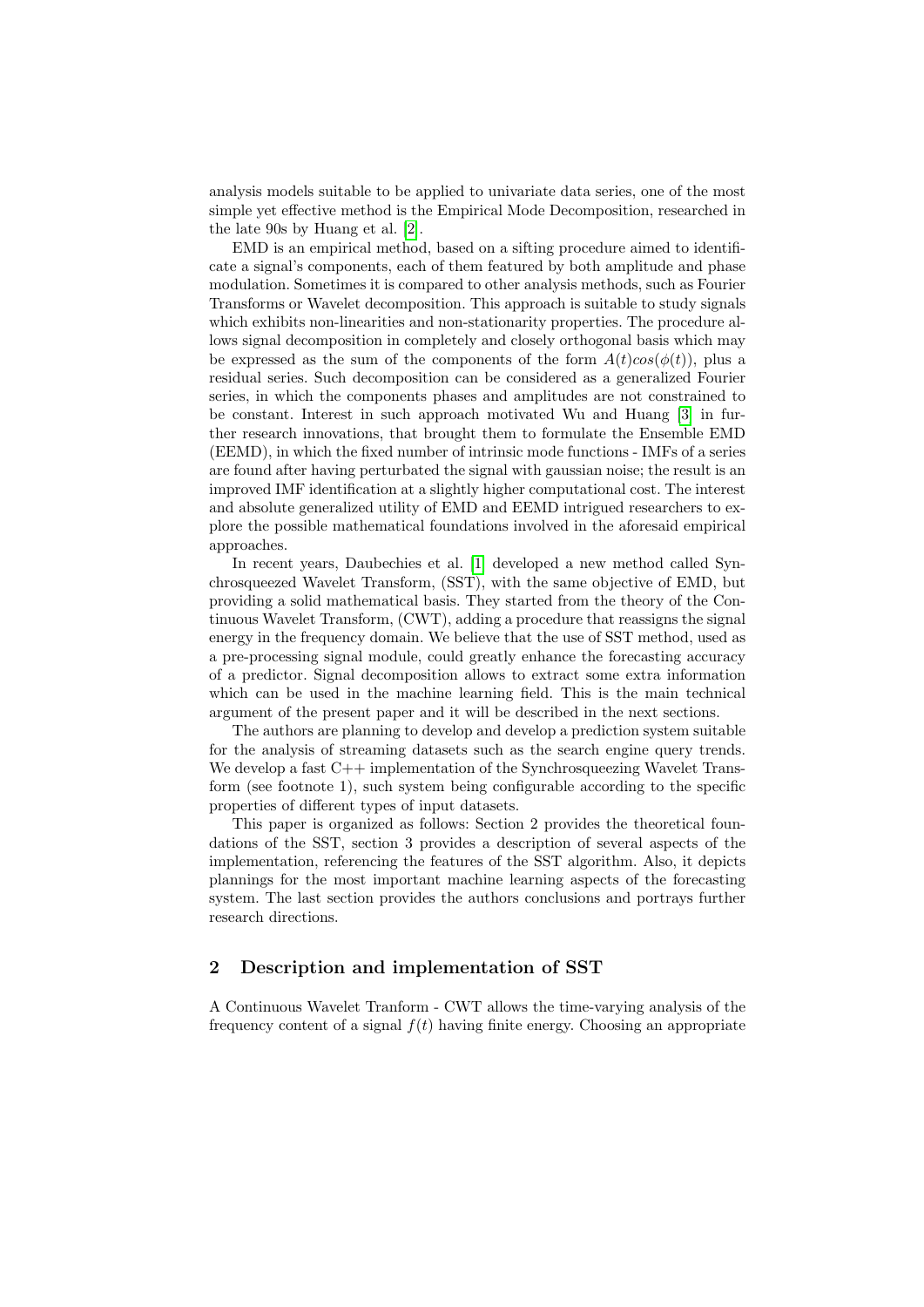mother wavelet function  $\psi(t)$  such that its Fourier transform  $\hat{\psi}(\xi) = 0, \xi < 0$ , (hence a complex wavelet), the CWT of  $f(t)$  is defined as a series of parametric convolutions of the signal and the complex conjugate of scaled versions of the wavelet function. After the reassignment of the CWT, the vector of frequencies  $\omega$  can be partitioned in equivalence classes having a chosen bandwidth, and the reconstruction is a piecewise performed function, thus creating the set of intrinsic mode functions  $m_i(t)$  meant to be the original series components. From each  $m_i(t)$ , instantaneous amplitudes and phases can be recovered. Our actual position is to explore the possible machine learning approaches based on an input series preprocessing operation performed via the SST.

For the scope of the present demonstration we develop a fast  $C++$  implementation of the SST algorithm, in which the complex wavelet function  $\psi(t)$  can be selected via parametric polymorphism. In order to be able to effectively use the system for prediction purposes, given the evident heaviness of the stepwise calculations, efficiency is considered paramount. Also, considering the structure of the CWT algorithm, hyperthreading is possible and, depending on the target machine features, compiled code could run even more efficiently. Note that a concurrent implementation of the CWT could be feasible even implementing it using alternative algorithms; as such, a parallel implementation of the CWT portion of the SST is already under development.

Several search engine query trends series are downloaded for automated testing and debugging purposes. We perform extensive analysis and synthesis tests on the gathered datasets in order to compare the reconstruction accuracies. Finally we are going to choose the wavelet function which gives the lower reconstruction error results. The system must be able to read streaming datasets such as the above mentioned search trends chunked with a fixed length window, the latter sliding from the beginning of the series to the last known data sample.

Following the obtained empirical results we can consider feasible the creation of a prediction system based on learning the features extracted by a SST preprocessing module.

IMFs can be used as a training set for a prediction system such as a group of cooperating neural networks, hence forecasting the one step ahead value of each IMF using neural regression and summing up all the different contributions to synthesize the final real value forecast. Also, a different approach could be to train a set of  $N_f$  detached perceptrons to forecast the one-step ahead instantaneous frequencies of the series.

Let us recall that a Synchrosqueezed Wavelet Tranforms outputs a matrix  $T_f(\omega, b)$  of size  $\{N_f, N\}$ , where  $N_f$  is the size of the frequencies vector  $\boldsymbol{F}$ , and  $N$  is the size of an unpadded (i.e. raw) input series. Hence the number of independent neural regressors would be confined to be  $N_f$ . Each perceptron atom would be responsible to learn the  $\omega_f(a, b)$  rate of change in time direction, i.e.  $\frac{\partial}{\partial t}\omega_f(a, b)$ , in order to be able to analytically find the one-step ahead  $\omega_f(a, b+1)$ value having empirically read the previous  $\omega_f(a, b)$ .

Having presented different possibile development directions, it should be now clear that the use of the SST as an assisting module to a time series prediction